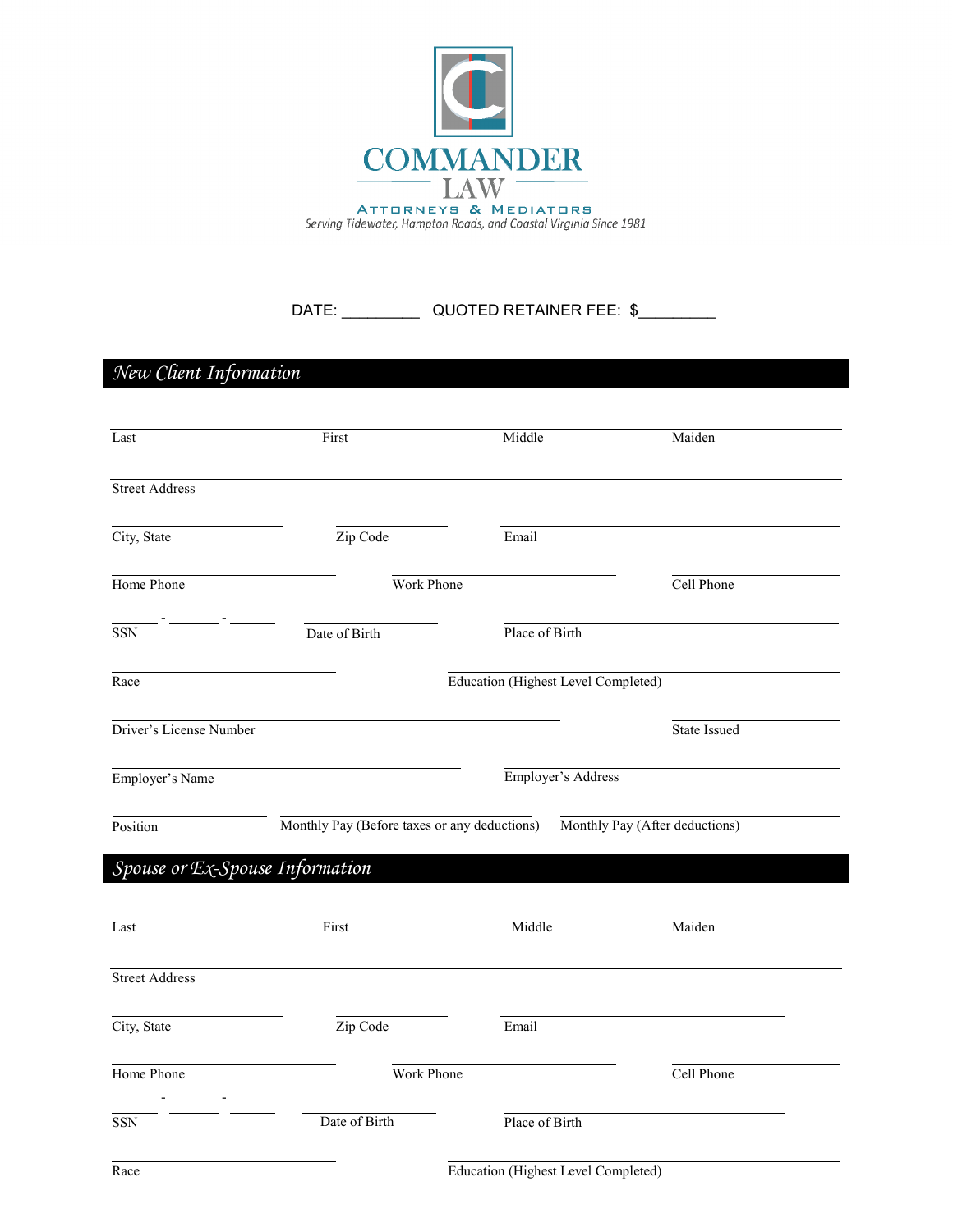| Driver's License Number                                         |                                                                                                                                                                                                                   |                              | State Issued                   |          |
|-----------------------------------------------------------------|-------------------------------------------------------------------------------------------------------------------------------------------------------------------------------------------------------------------|------------------------------|--------------------------------|----------|
| Employer's Address<br>Employer's Name                           |                                                                                                                                                                                                                   |                              |                                |          |
| Position                                                        | Monthly Pay (Before taxes or any deductions)                                                                                                                                                                      |                              | Monthly Pay (After deductions) |          |
| Next Of Kin Information                                         |                                                                                                                                                                                                                   |                              |                                |          |
| Next of Kin's Name                                              |                                                                                                                                                                                                                   |                              |                                |          |
| Address                                                         | City                                                                                                                                                                                                              |                              | State                          | Zip Code |
| Home Phone                                                      | Work Phone                                                                                                                                                                                                        |                              | Cell                           |          |
| Marriage Details                                                |                                                                                                                                                                                                                   |                              |                                |          |
| Marriage Date                                                   |                                                                                                                                                                                                                   | Place of Marriage            |                                |          |
| Separation Date                                                 |                                                                                                                                                                                                                   | Place Last Cohabitated       |                                |          |
| Client's Number of Marriages                                    |                                                                                                                                                                                                                   | Spouse's Number of Marriages |                                |          |
| Children Born of Marriage                                       |                                                                                                                                                                                                                   |                              |                                |          |
| Child's Name                                                    | Date of Birth                                                                                                                                                                                                     | Age                          | SSN                            |          |
| Child Resides With                                              |                                                                                                                                                                                                                   |                              |                                |          |
| Child's Name                                                    | Date of Birth                                                                                                                                                                                                     | Age                          | <b>SSN</b>                     |          |
| Child Resides With                                              |                                                                                                                                                                                                                   |                              |                                |          |
| in a profession, trade, business or occupation?<br>Referred by: | Do you or your spouse/opposing party hold a certificate, license or registration issued by Commonwealth of Virginia to engage<br>Yes<br>Has this law firm represented you or another family member? If yes, whom? | No If so, what?              |                                |          |